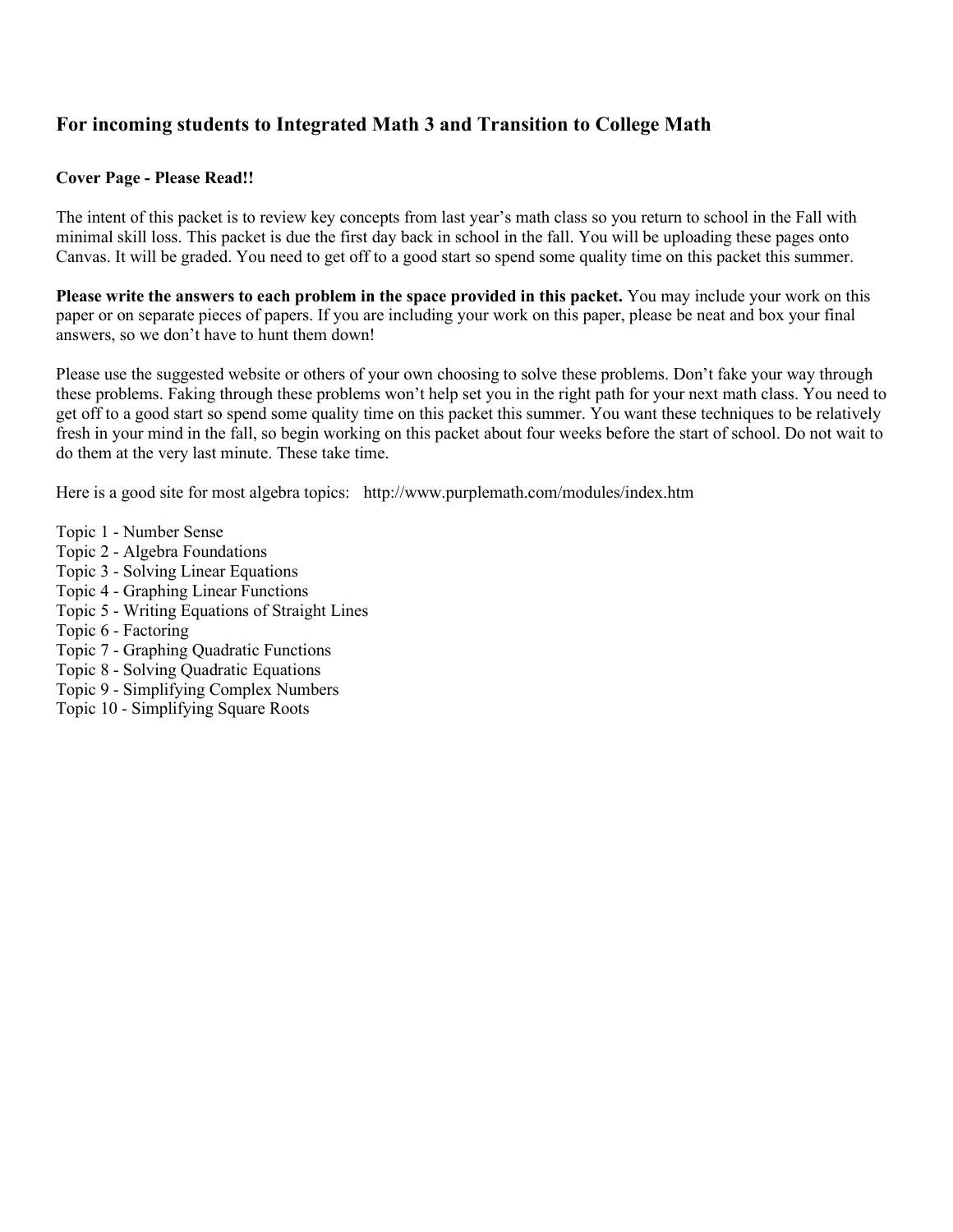## **Topic 1: Number Sense Please complete this section without using a calculator**

- 1. Add.  $34 + (-21)$
- 2. Subtract.  $-5 - (-8)$
- 3. Multiply.  $-8 \cdot 9$
- 4. Divide.  $-48 \div 8$
- 5.  $\frac{7}{13} + \frac{16}{13} \frac{8}{13}$
- 6.  $\frac{1}{4} + \frac{5}{6} + \frac{3}{8}$

7. 
$$
4\frac{7}{8} + \left(-9\frac{1}{2}\right)
$$

8. Divide.

$$
6\,\frac{2}{7} \div \frac{3}{4}
$$

9. Divide.

$$
4\,\frac{2}{3}\,\pm\,\frac{1}{6}
$$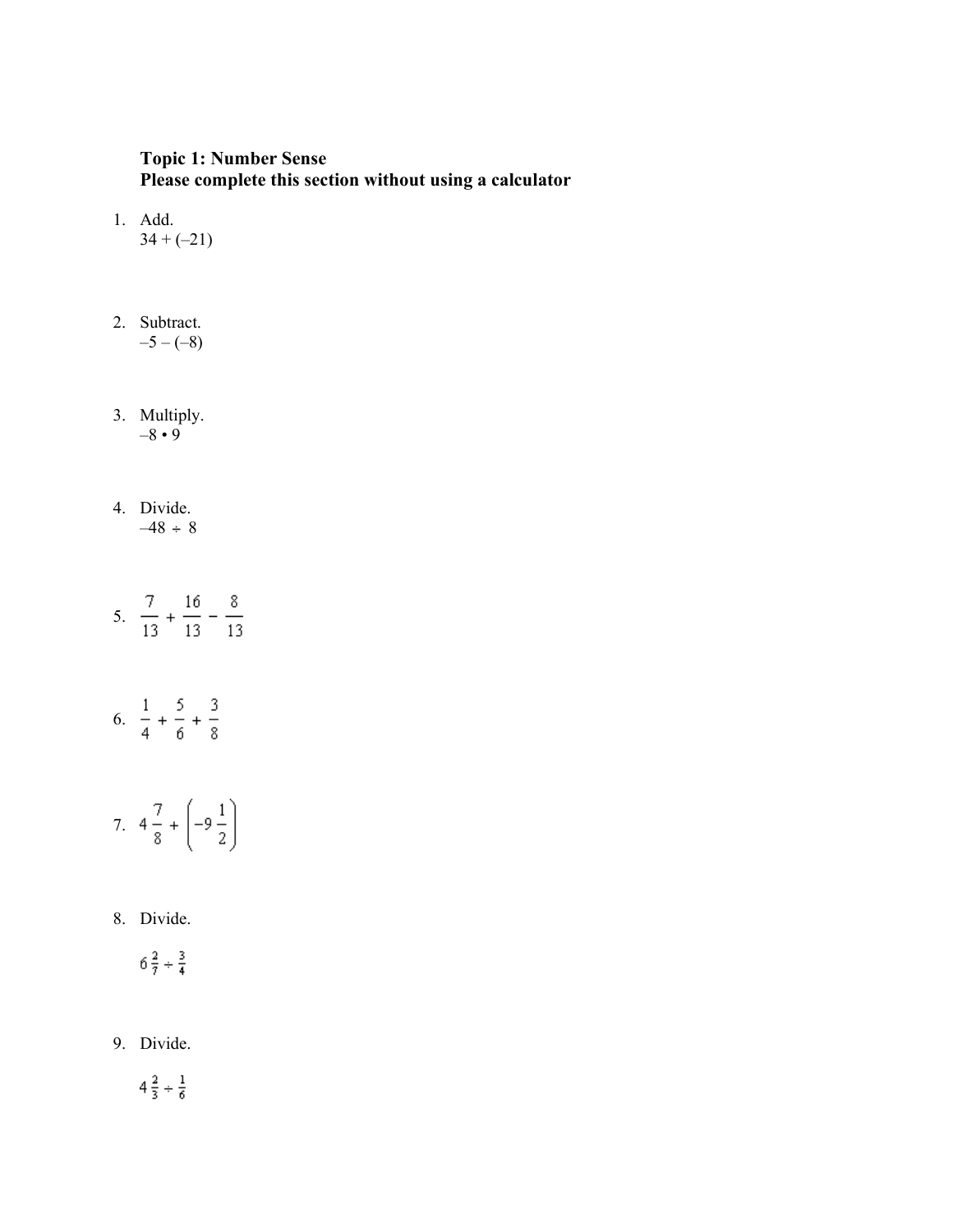- 10. Simplify  $9^3$ .
- 11. Simplify  $-3^4$ .
- 12. Simplify  $(-4)^2$ .
- 13. Simplify  $\left(\frac{5}{6}\right)^2$ .
- 14. Simplify  $20 + 3[5 (2)^6]$ .
- 15. Simplify  $3^4 + 12 \div 3 (1 9)$ .

16. Simplify the expression 
$$
\frac{2+4^2}{2} + |1-6|
$$
.

17. Simplify the expression 
$$
\frac{2+2^2}{2} + |13-19|.
$$

## **Topic 2: Algebra Foundations**

- 18. Simplify by combining like terms.<br> $3x^3 + 9z + 2x^3 + 5z + 6x^2$
- 19. Simplify by combining like terms.<br> $9a^3 + 5t 2a^3 3t 8a^2$
- 20. Simplify the expression  $x^2 + 8x + 8y 7x^2$ .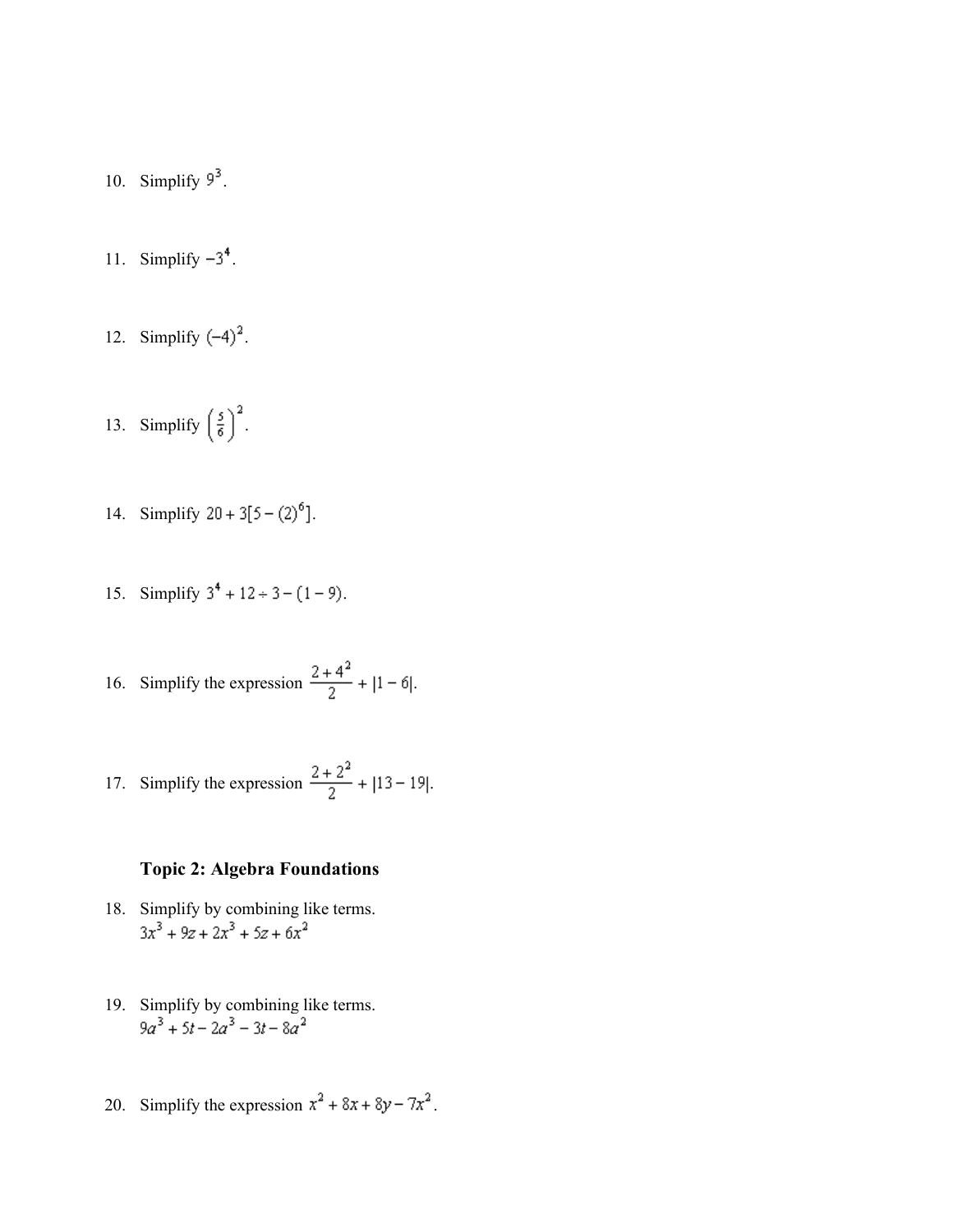- 21. Simplify the expression  $s^2 3s + t + 5s^2$ .
- 22. Graph the point (1, 4).
- 23. Give the domain and range of the relation.

| $\boldsymbol{x}$ | v  |
|------------------|----|
| 5                | Ħ  |
| 6                | 13 |
| 0                | 0  |
| 8                | 15 |

24. Give the domain and range of the relation.



25. Give the domain and range of the relation.



26. For  $f(x) = -4x + 2$ , find  $f(x)$  when  $x = -1$ .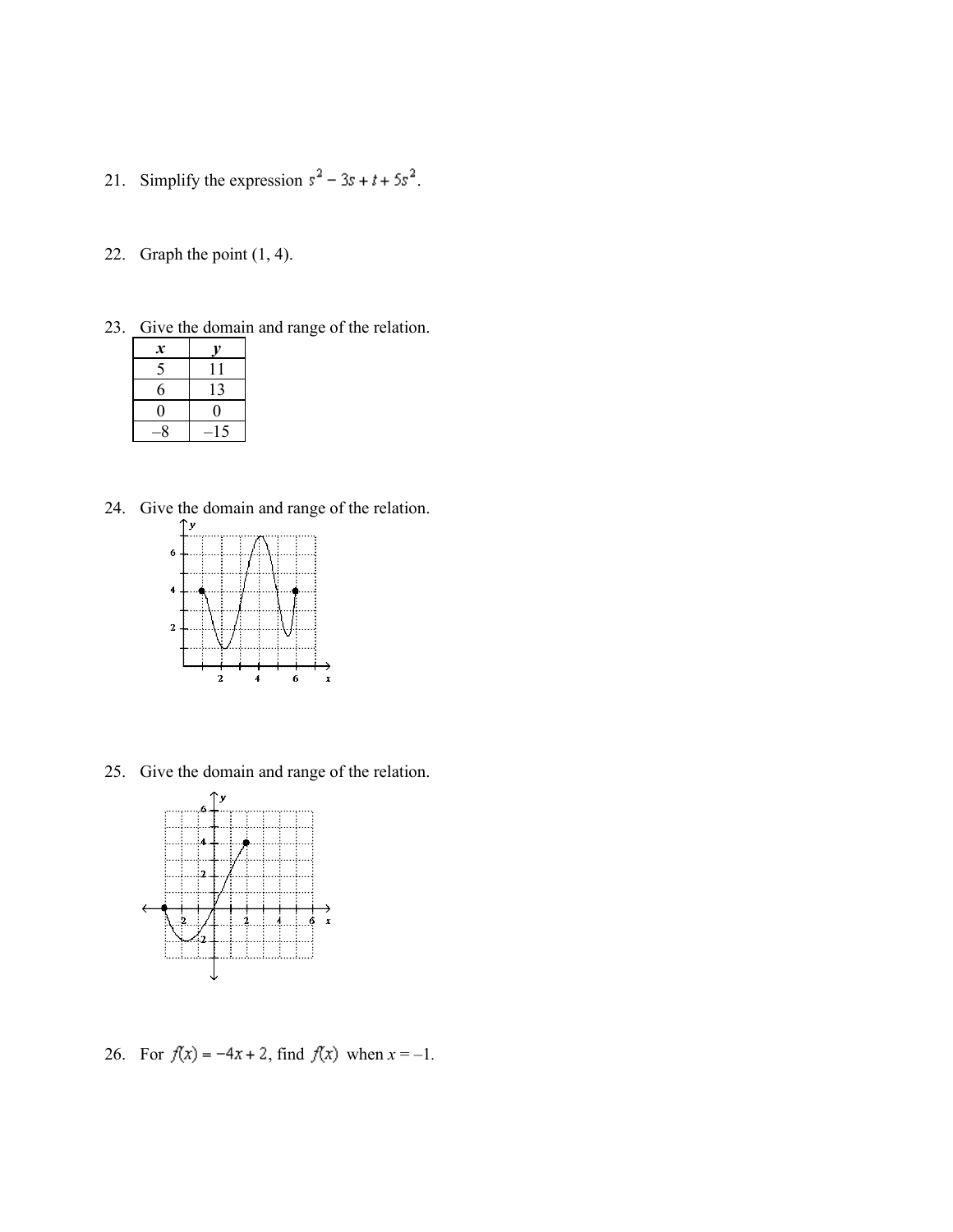- 27. For  $f(x) = -7x 14$ , find  $f(x)$  when  $x = -3$ .
- 28. For  $f(x) = -5x 2$ , evaluate  $f(5)$ .

#### **Topic 3: Solving Equations**

- 29. Solve  $-14 + s = 32$ .
- 30. Solve 3*n* = 42.
- 31. Solve  $\frac{2}{10}b = 99$ .
- 32. Solve  $\frac{f}{45} \frac{2}{9} = \frac{2}{9}$ .
- 33. Solve  $\frac{f}{90} \frac{1}{6} = \frac{3}{6}$ .
- 34. Solve  $43a + 10 26a = 27$ .
- 35. If  $8y 8 = 24$ , find the value of  $2y$ .
- 36. Solve  $50q 43 = 52q 81$ .
- 37. Solve  $n 8 + n = 1 4n$ .
- 38. Solve the proportion  $\frac{5}{6} = \frac{x}{30}$ .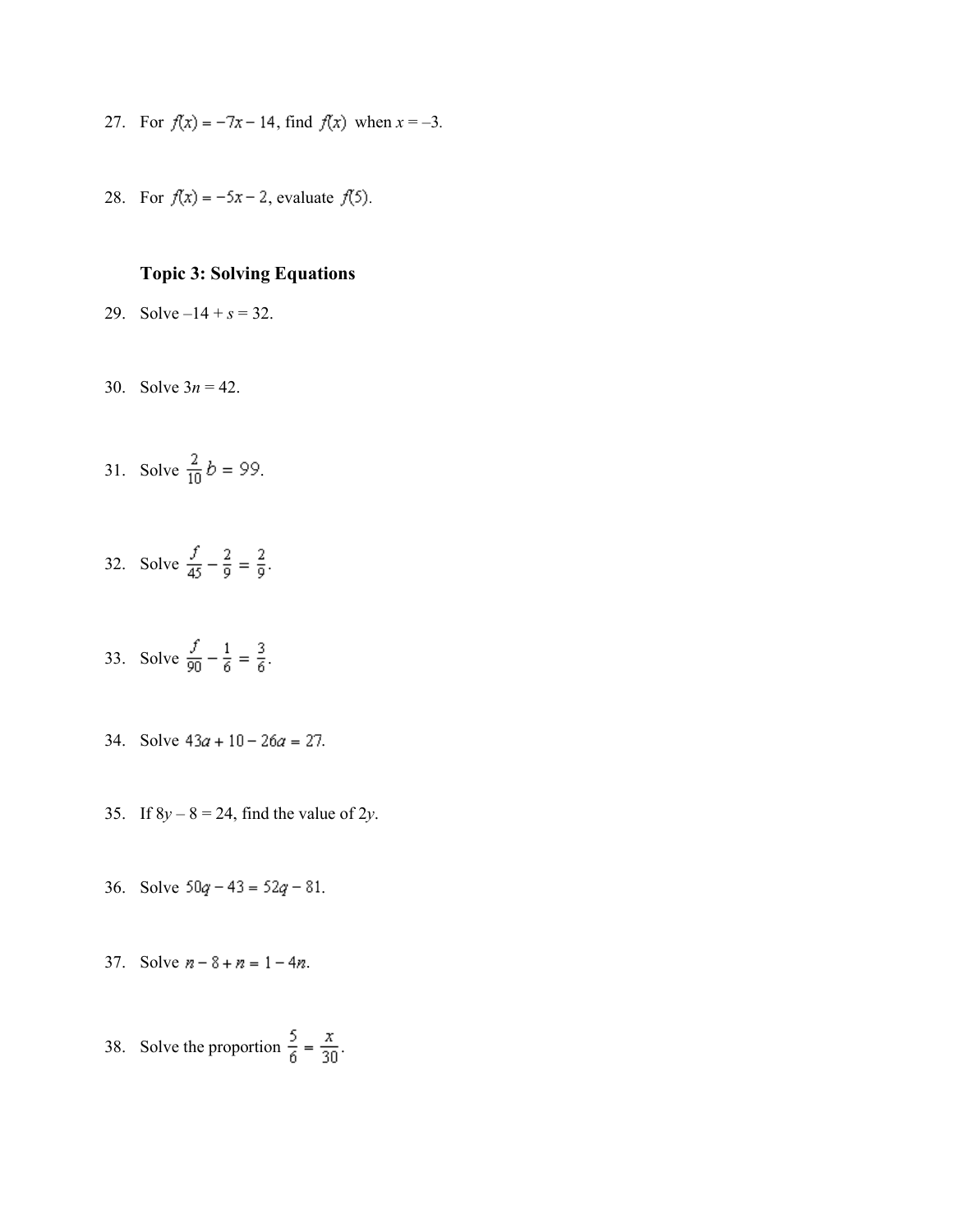- 39. Solve the proportion  $\frac{1}{8} = \frac{x}{56}$ .
- 40. Solve  $-6m 6 + 8m = -5 + 2m 1$ . Tell whether the equation has infinitely many solutions or no solutions.
- 41. Solve 3*n* 24 = 14 30*n*.
- 42. Solve  $-4(24+8y) = -64$ .

#### **Topic 4: Graphing Linear Functions**

- 43. Graph  $-4x + 7y = -28$ .
- 44. Graph the line that goes through point (-5, 5) with slope  $\frac{1}{5}$ .
	- 45. Graph the function  $y = 2x 1$ .
	- 46. Find the slope of the line.

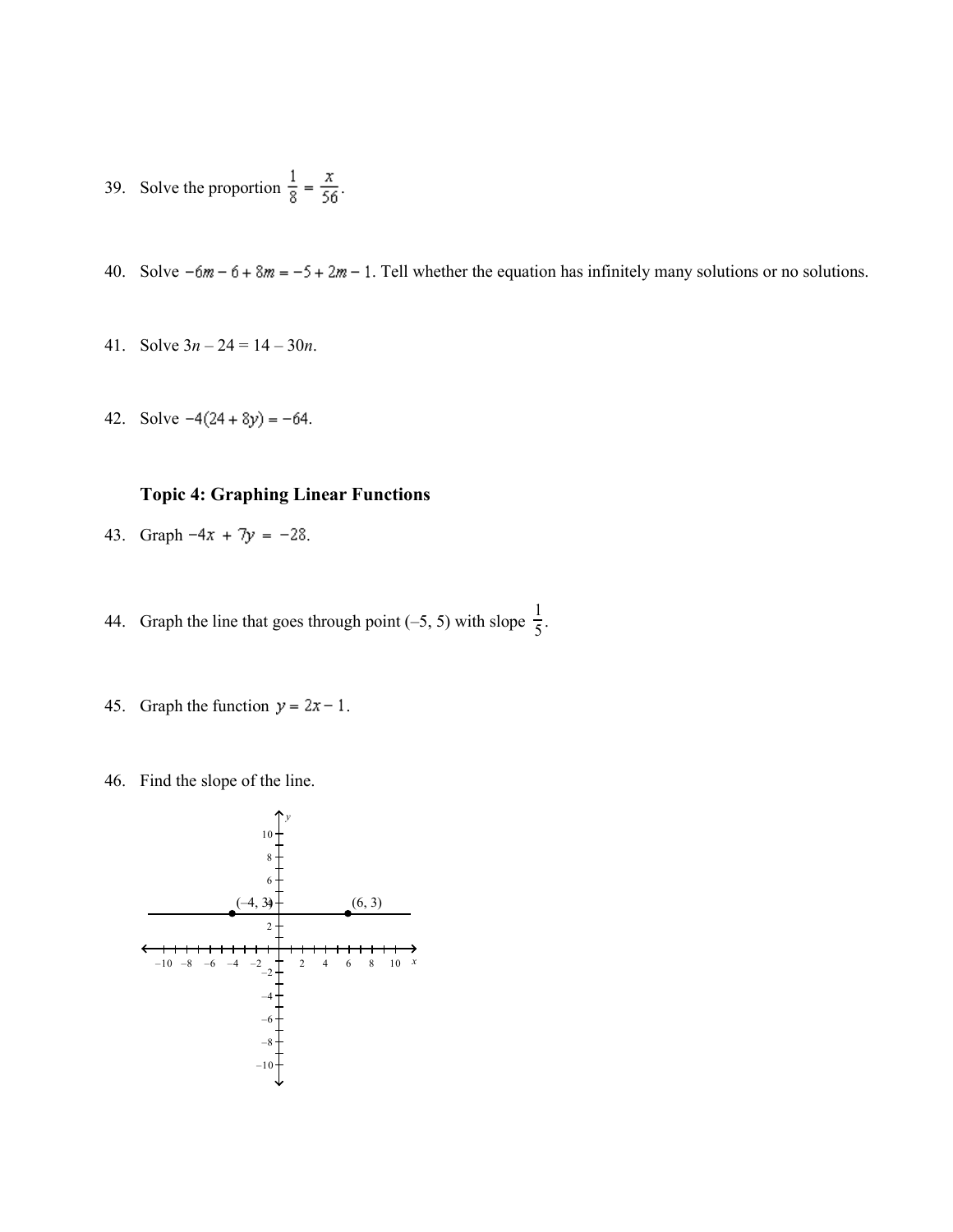47. Find the slope of the line.



48. Find the slope of the line that contains  $(1, 6)$  and  $(10, -9)$ .

- 49. Find the slope of the line described by  $x 3y = -6$ .
- 50. Graph the line with the slope  $\frac{1}{3}$  and *y*-intercept -2.
- 51. Graph the line with a slope of  $\frac{2}{3}$  that contains the point (3, -7).

## **Topic 5: Writing Equations of Straight Lines**

- 52. Write an equation in point-slope form,  $y y_1 = m(x x_1)$ , of the line through points (4, -4) and (1, 2) Use  $(4, -4)$  as the point  $(x_1, y_1)$ .
- 53. Write an equation for the horizontal line that contains point  $E(-3, -1)$ .
- 54. Write an equation in slope-intercept form of the line through points *S*(–10, –3) and *T*(–1, 1).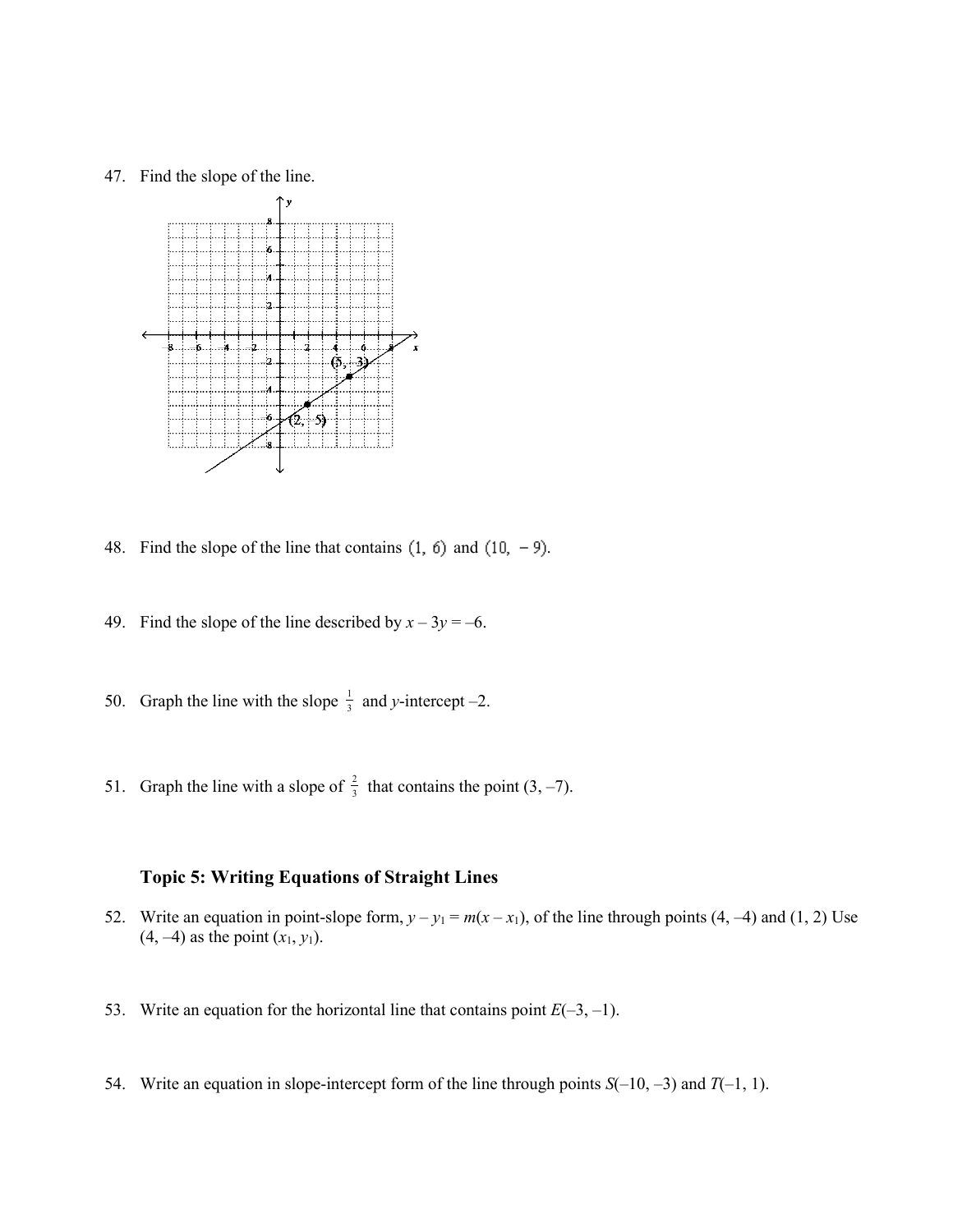- 55. Is the line through points *P*(0, 5) and *Q*(–1, 8) parallel to the line through points *R*(3, 3) and *S*(5, –1)? Explain.
- 56. Write an equation for the line parallel to  $y = -7x + 15$  that contains  $P(9, -6)$ .
- 57. Is the line through points  $P(0, -9)$  and  $Q(2, -8)$  perpendicular to the line through points  $R(1, 4)$  and  $S(3, 3)$ ? Explain.
- 58. Write the equation that describes the line with slope = 2 and *y*-intercept =  $\frac{3}{2}$  in slope-intercept form.
	- 59. Write the equation that describes the line in slope-intercept form. slope = 4, point  $(3, -2)$  is on the line
	- 60. Write an equation in point-slope form for the line that has a slope of 6 and contains the point  $(-8, -7)$ .
	- 61. Write an equation in slope-intercept form for the line that passes through (3, 7) and (7, 4).
	- 62. Write an equation for the line perpendicular to  $y = 2x 5$  that contains (-9, 6).

#### **Topic 6 - Factor completely.**

- 63.  $-15x^2 21x$
- 64.  $-21x^2 6x$
- 65.  $8x^2 + 12x 16$

66.  $x^2 + 14x + 48$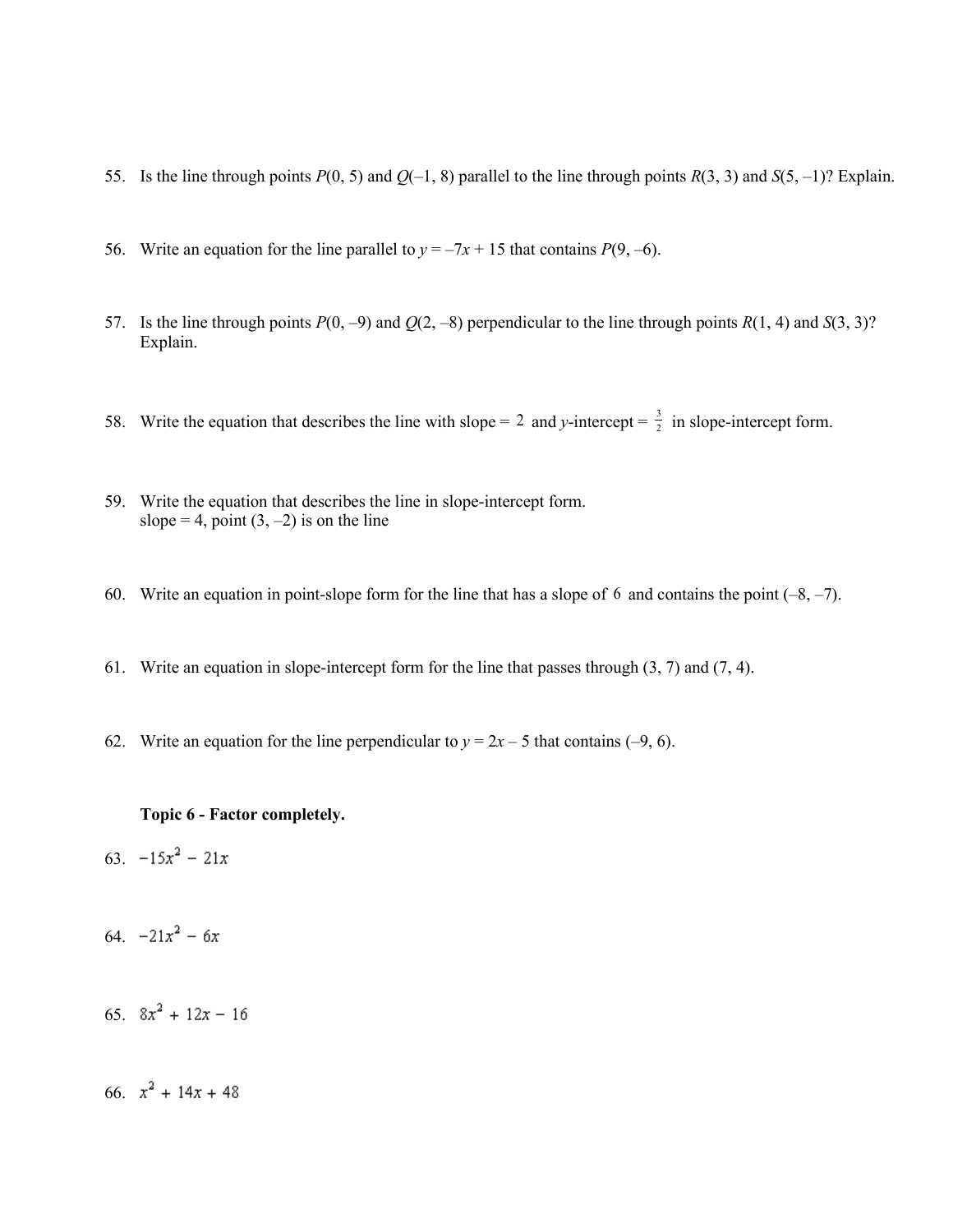

72.  $4x^2 - 49$ 

# **Topic 7 - Graphing The Quadratic Function**





74. Identify the vertex and the *y*-intercept of the graph of the function  $y = -3(x + 2)^2 + 5$ .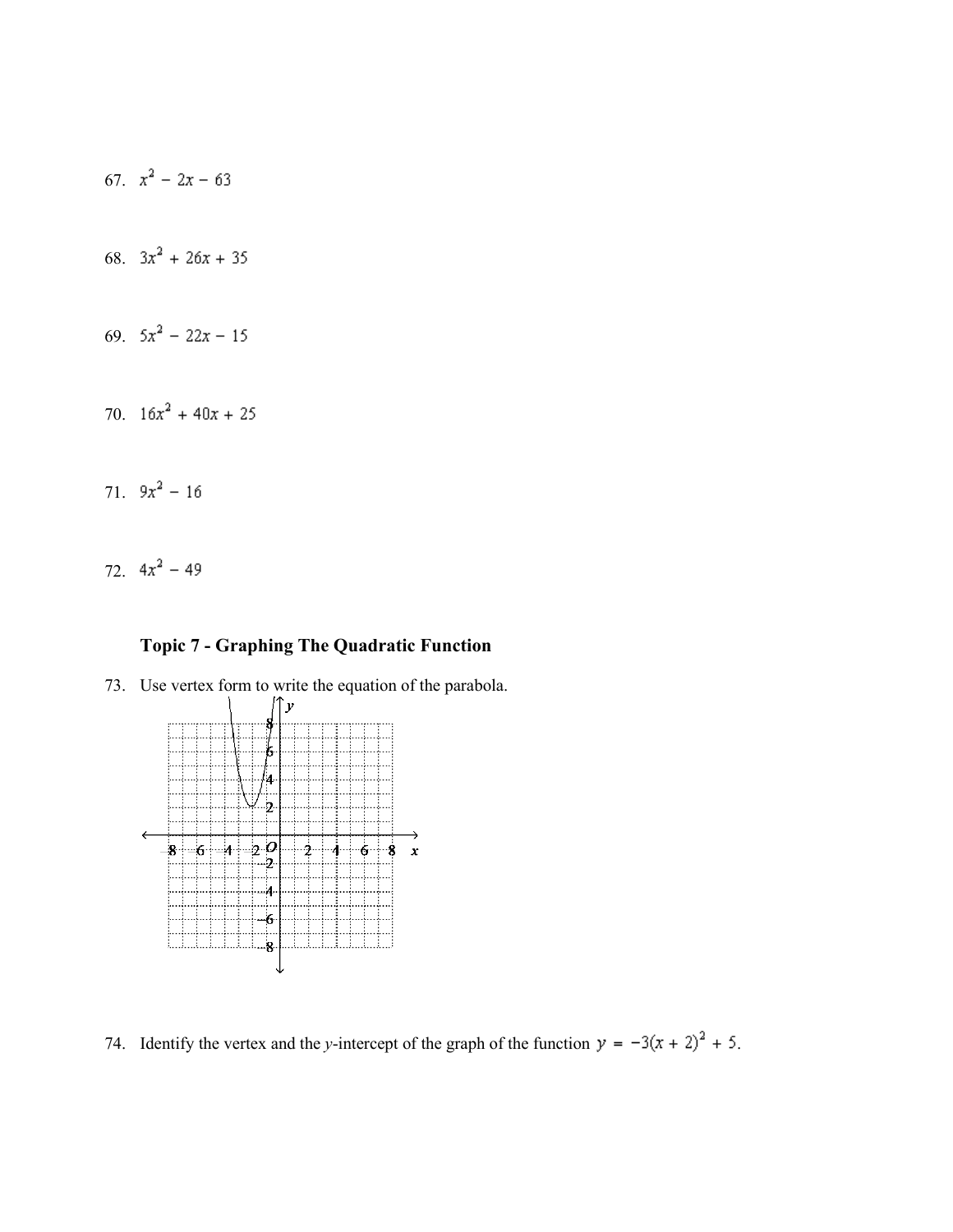- 75. Write the equation of the parabola in vertex form. vertex (–4, 3), point (4, 131)
- 76. Write  $y = 2x^2 + 12x + 14$  in vertex form.
- 77. Sketch the graph of  $y = -2(x 2)^2 4$  by identifying the vertex and several points on the graph.

## **Topic 8 - Solving Quadratic Equations**

**Solve by factoring, the quadratic formula, taking the square roots or completing the square. Give exact, simplified answers.**

78.  $4x^2 + 28x - 32 = 0$ 

79.  $108x^2 = 147$ 

80.  $3x^2 = 21$ 

81.  $9x^2 + 16 = 0$ 

82.  $x^2 + 18x + 81 = 25$ 

83.  $x^2 + 10x + 14 = 0$ 

84.  $x^2 + 10x + 35 = 0$ 

85.  $-3x^2 + 7x = -5$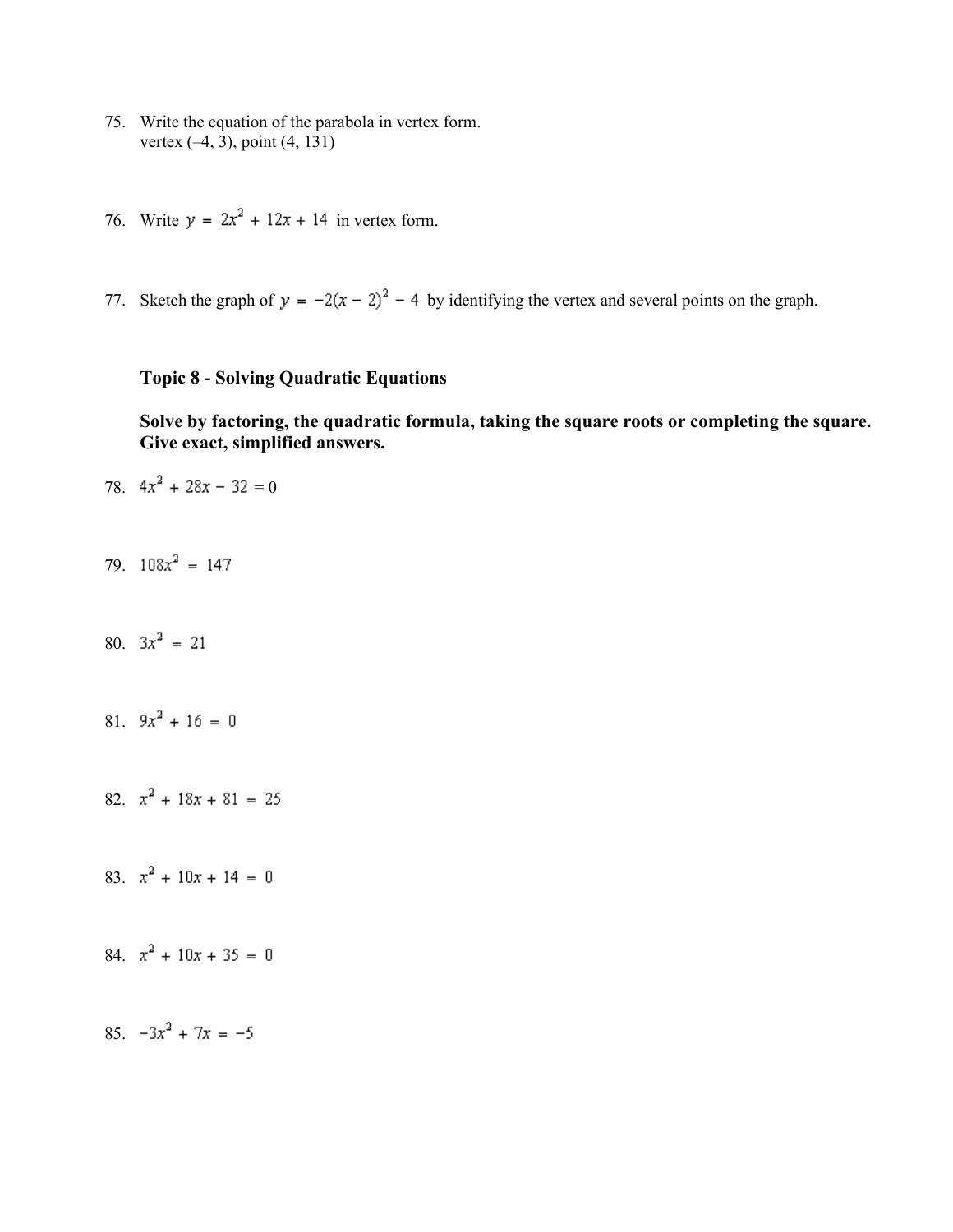- 86.  $5x^2 + 9x 2 = 0$
- 87.  $4x^2 x + 3 = 0$
- 88.  $-2x^2 + x + 8 = 0$

#### **Topic 9 - Complex Numbers Simplify each expression. Express answers in the form a + b***i*

- 89. Write the number in the form  $a + bi$ .  $\sqrt{-4} + 10$
- 90. Simplify  $\sqrt{-175}$  using the imaginary number *i*.
- 91.  $(-1 + 6i) + (-4 + 2i)$
- 92.  $(2-5i)-(3+4i)$
- 93.  $(2 + 5i)(-1 + 5i)$
- 94.  $(-6i)(-6i)$

**Topic 10 - Simplify the square root expression. Use absolute value symbols if needed.**

95.  $\sqrt{6} \cdot \sqrt{2}$ 

96. 
$$
\frac{\sqrt{3} - \sqrt{6}}{\sqrt{3} + \sqrt{6}}
$$